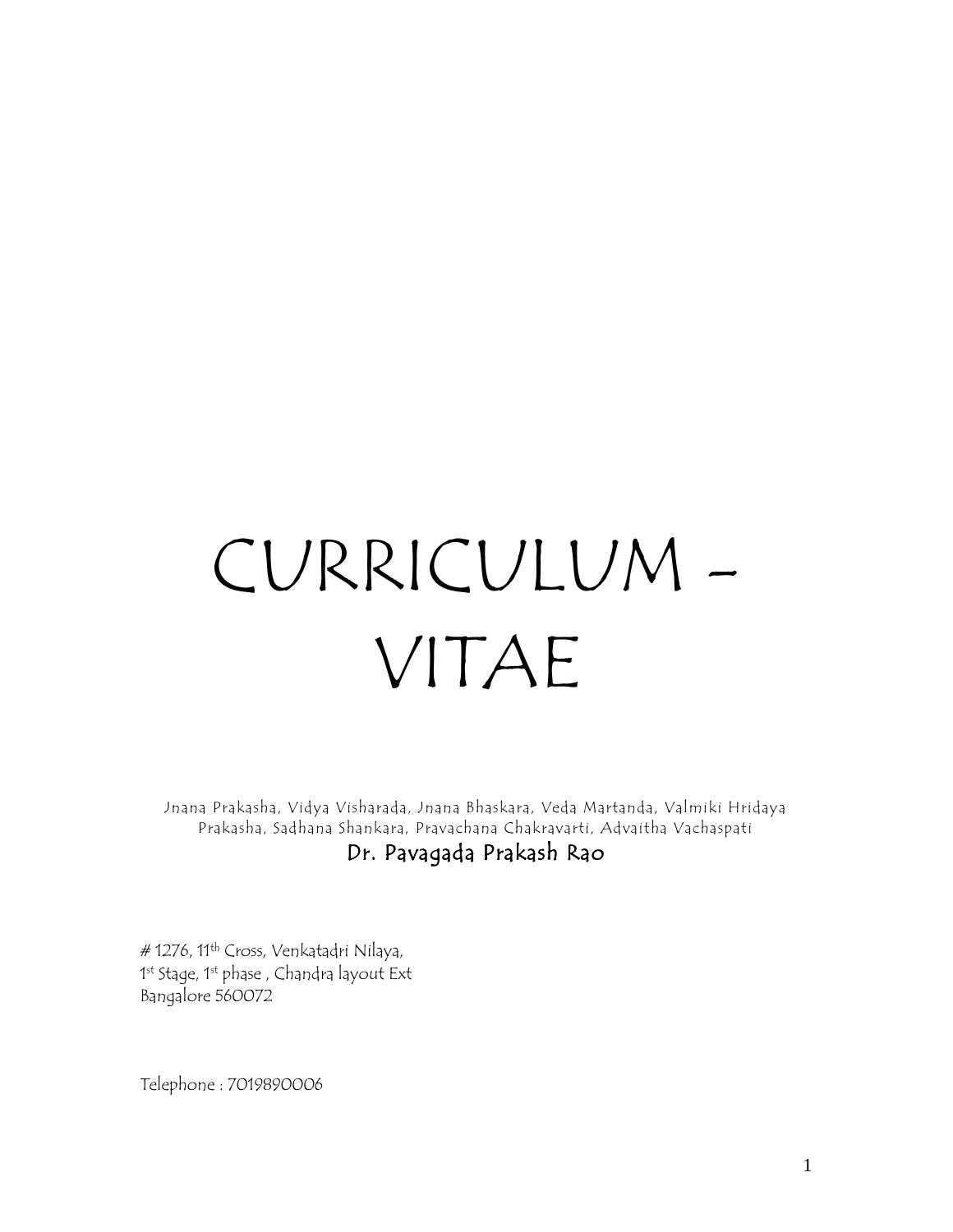## CHRONOLOGICAL SUMMARY

 1951:- Born in Pavagada Taaluk of Tumkur District Karnataka, India 1955 – 1973:- Received Primary and Secendary Education in Pavagada  $1973 - 1977:-$  B.Sc., in Geology, Botany, Chemistry of the Mysore University, Karnataka, India.  $1977 - 1979:- M.A.*$ in Kannada Language and Literature of the Bangalore University, Karnataka, India. \*Securing Gold Medal for topping in Indian Poetics and Western Criticism. 1980 - 1981:- Worked as a Lecturer in Kannada language and literature on the faculty of Seshadripuram College, Bangalore, Karnataka, India 1981 – 1985:- Was a teacher of Kannada Language and Literature, as the faculty of "The Valley School"

[J.Krishnamurthy Foundation ] In

Banglore, Karnataka, India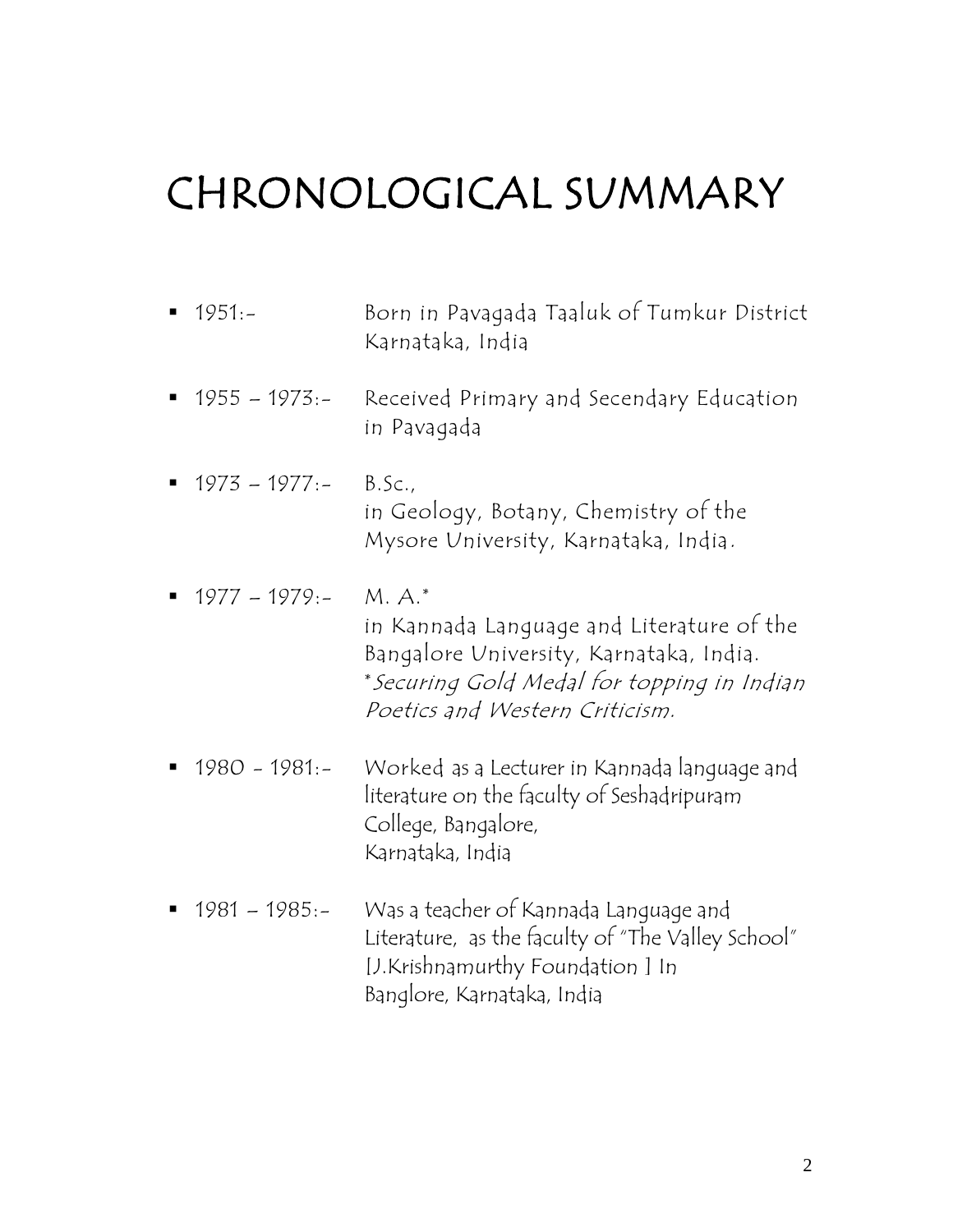- 1985 1997:- Held the post of HOD, Reader of Kannada Language and Literature in SSMRV College J.P Nagar, Banglore , Karnataka, India.
	- + In 1990 : M. A. in Sanskrit Language and Literature of the Mysore University, Karnataka, India.
	- + By 1995 : Pre PhD certification completed in Advaitha Philosophy in Kannada Poetry of the Bangalore University, Karnataka, India.
- 2001:- Became one of the first persons to get an L.L.B in Kannada Language from the Karnataka State Bar Council
	- + He is till date a member of Bar Council and practices law occasionally.
- 2003 till date:- Has been a public speaker and is involved in giving discources on several Religious, Philosophical and Socially relevant topics; he is considered an authority on many of these topics

Well versed in Languages

- + Kannada
- + Telugu
- + English

And is also proficient in Sanskrit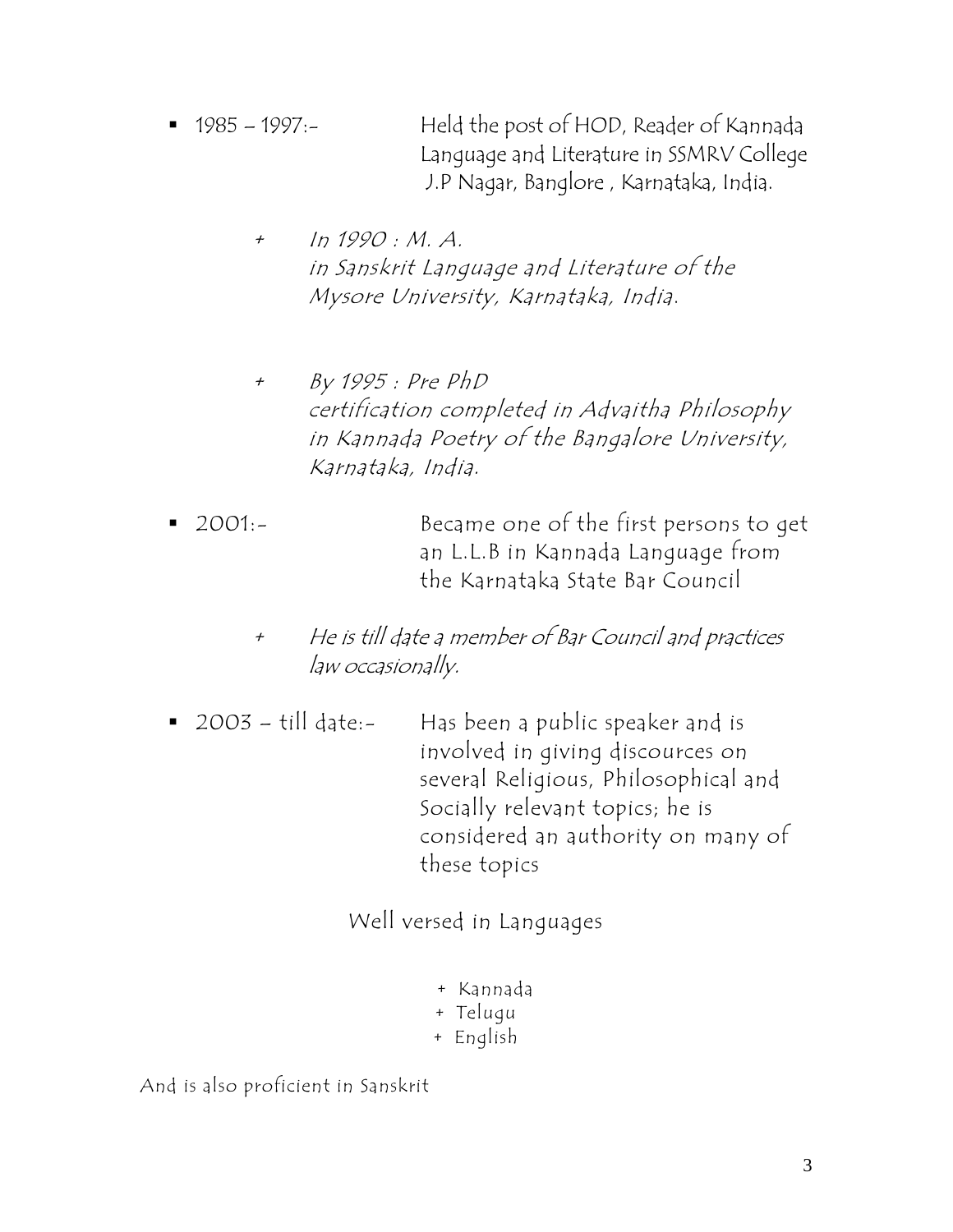# EDUCATIONAL & CULTURAL ACTIVITIES

### + One of the founders of

 Brahmi Trust : -aimed at promoting intellectual discourses on topics of wide interests.

 Chaturmukhi Trust : - aimed at promoting the cause of Ancient Indian Literature.

Karnataka Vak-prachara Sahitya Parishat : Organised and delivered lectures on Kannada Literature and lecture tours in the entire Karnataka State.

### + Books and Magazines edited

o ACHARYA DARSHANA : Book Published in 1981 Glimpses of Ancient Indian Teachers : includes the introduction, theoretical orientation and historical study of all Maths of different Brahmin seers and the Swamies there of.

o Brahma Teja : Book Published : The Radiance of Brahma : Collection of essays written by scholars on Brahmanism.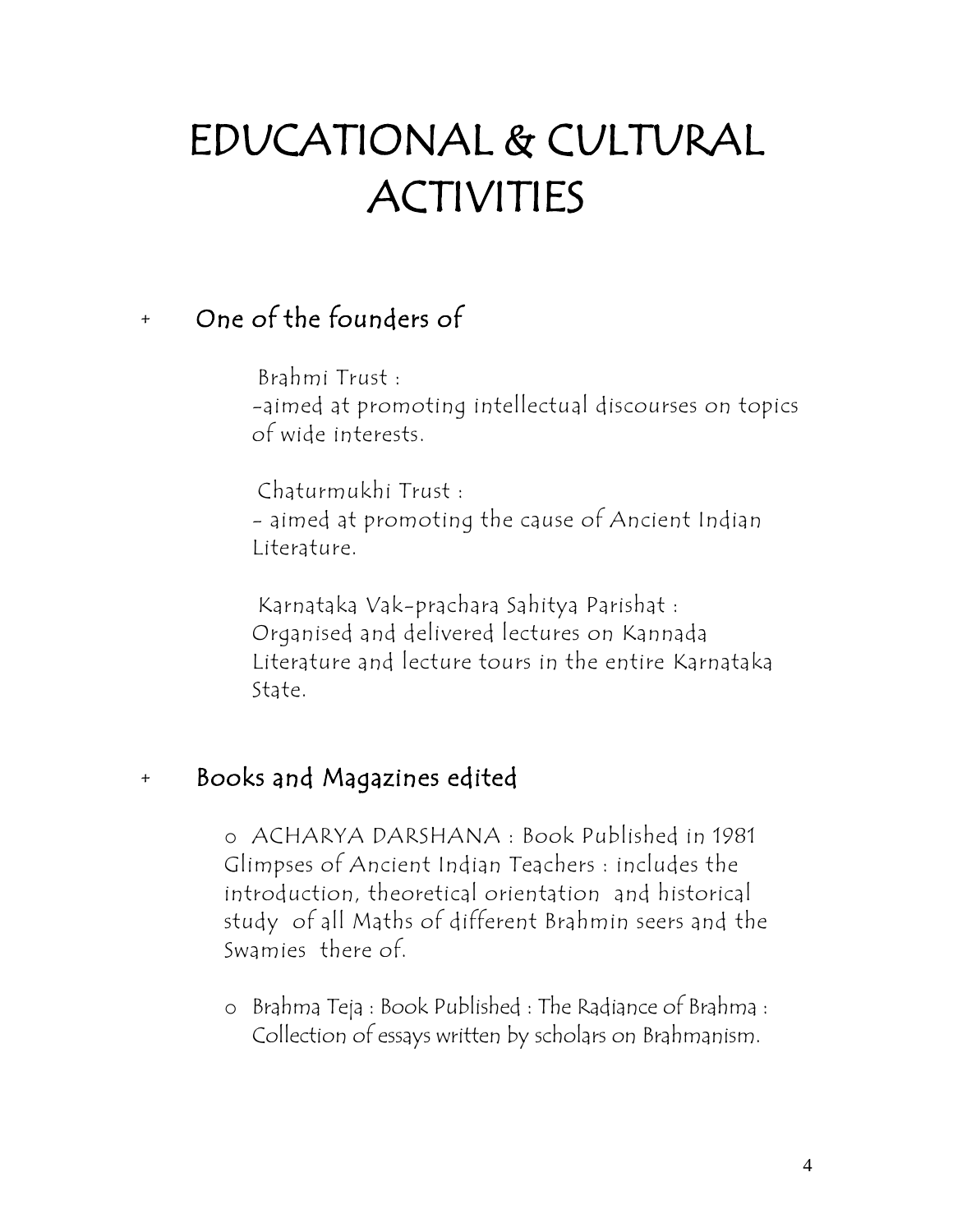- o Karnataka Vipra Vaibhava : Book Published in 1989 : An account of the Brahmin teachers of Karnataka, and an introduction on eminent figures in different walks of life who had hailed from brahmin community.
- o Sub Editor of "Sankranthi'' a daily published from Mysore, for one year.
- o Founder Editor of "Vipranudi'' a monthly brought out by Akhila Karnataka Brahmana Mahasabha (All Karnataka Brahmin Concourse) in 1983.
- o Founder editor of "Ruta'' a monthly from The Valley School (Krishnamurthy Foundation of India) during 1984 -85
- o "Learning and Living''

Published in 1984 a collection of interviews of the students and teachers of J.Krishnamurthy Schools in India by Mr. Ulrich Brugger from Switzerland. Presently in New York.

o Editor of "Vinaya''

the annual magazine of the SSMRV in 1990-91

o Co-Oordinater for "Samskritika Prathishthana''-a forum for cultural and literary activities started in SSMRV College which organized discussions on issues of current social relevance.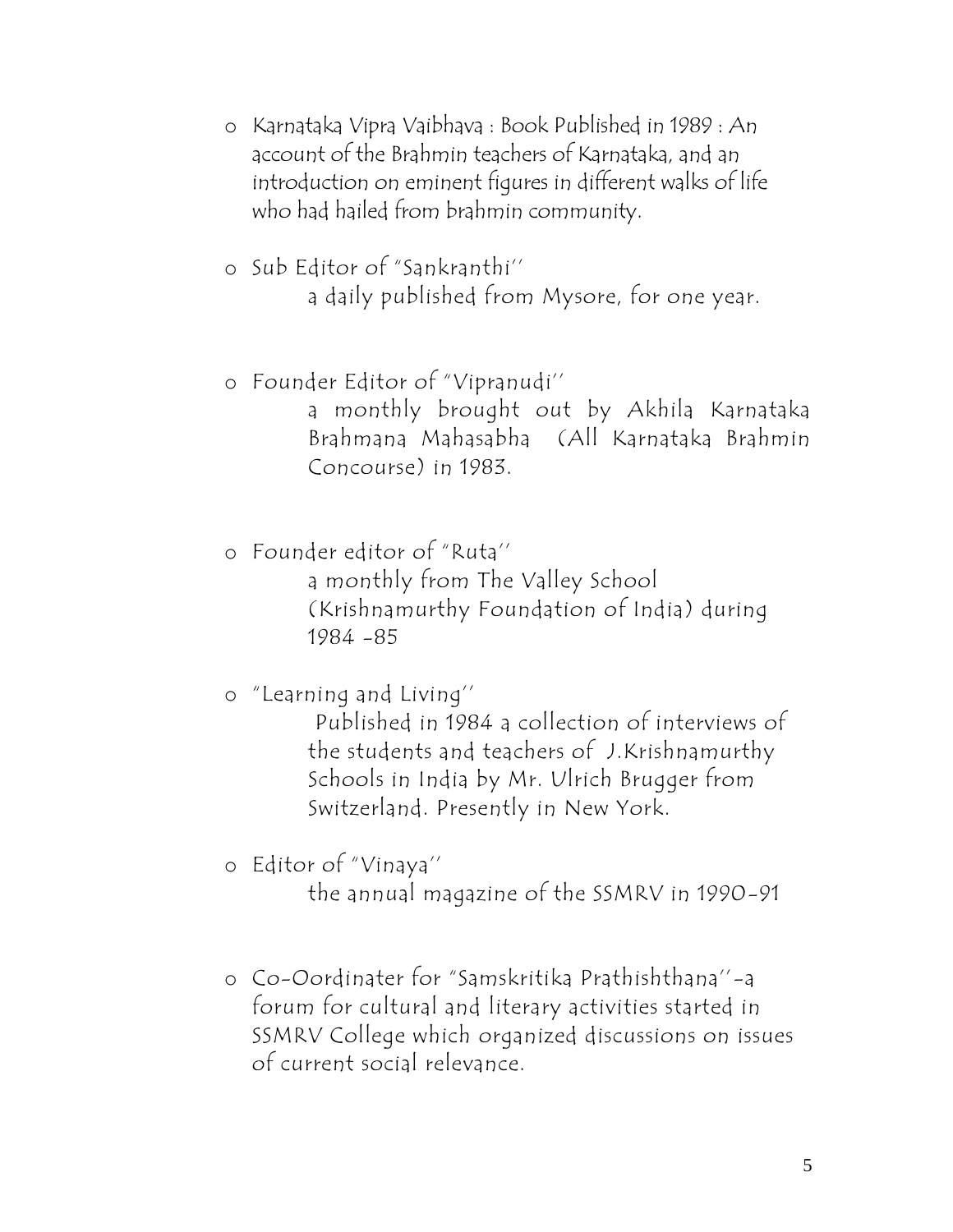- o Adult literacy project : Wrote some books on various topics for this project like " Sullalla bhramae alla idu matra satya " , " Nambalarada satya sangathigalu " , " Agatya anukulya anivarya saaksharatae " , " Tayae Bharathi ninagae nudiya namana " etc .
- o Completed the Kannada Dictionary work for Sonata MicroSoft
- o Translated the Bhagwat Gita from Sanskrit to Kannada Verses

#### + Casettes Video/audio and television Programs

- Has brought out Audio/Video cassettes cds on Ramayana, Devi Bhagavata, Shiva, Krishna, Bhagavad Geethe, Veda, Upanishad, Sri Sri Shankaracharya .
- Compeered Television Programmers on the following topics on the National Television Network of India.
- "Avalokana''
- "Ganyaru Sandarshisida Mysore Dussera'', Documentary on Shringeri "
- Was interviewed (March 2001) in "Parichaya " a programme on Udaya TV wherein professionals from different fields like fine arts , literature are talked to about their achievements .
- Was the chief guest for a similar programme Belagu(2002) on Doordarshan .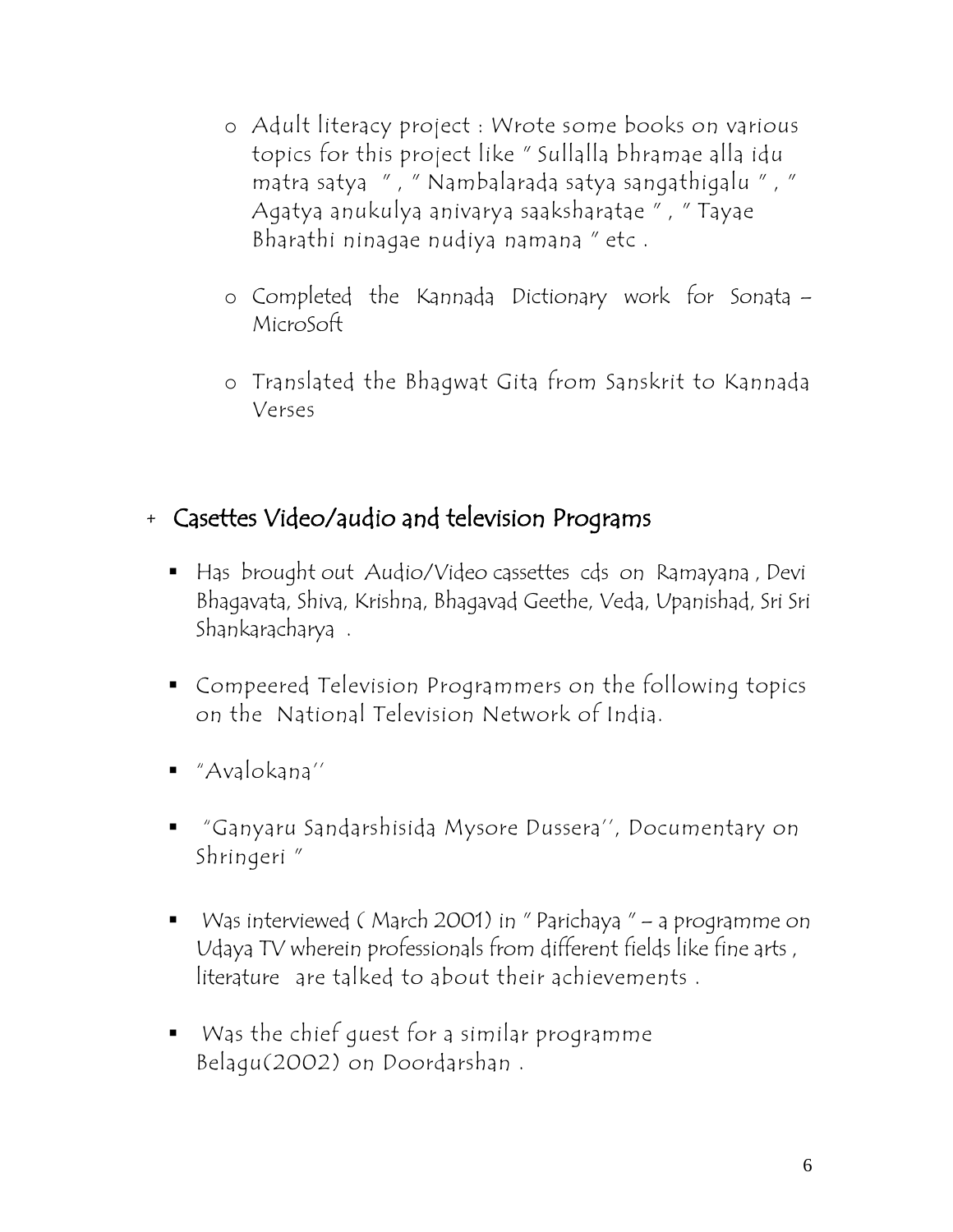- Has been the commentrator for Tirupathi Brahmotsava (live) on Doordarshan since its start in 2003.
- Also commentated for the Makarajyothi live telecast from Sabarimalai(2003).
- Has been conducted "Satya-Darshana" a program on DD9 Chandana on Saturdays and Sundays from 1st Nov′03 to 27<sup>th</sup> June'17. This program aims to clarify various queries that people may have pertaining to Literature, Epics, Puranas, Vedas etc. It has completed 1111 episodes.
- Is conducting a program "Nija Darshana" on iSiri channel, every Monday to Friday.
- Z Kannada channel had telecasted a special program "Geetha Darshana" from Dec'06 wherein he has been delivering discourses on Bhagwat Geetha.
- Gave 50 Lectures on the epic Mahabharatha in Suvarna Channel under the title of "Shree Bharatha Darshana"
- He has discoursed on "Bhagawat Gita" on Chandana DD9, a program explaining the significance of this great holy book of Hindu religion and spreading the teachings of Lord Krishna,[Every Monday, Tuesday, Thursday and Friday at 8:00 am over 750 episodes]
- Has completed work on a series of 50 video vcds of the Epic Ramayana.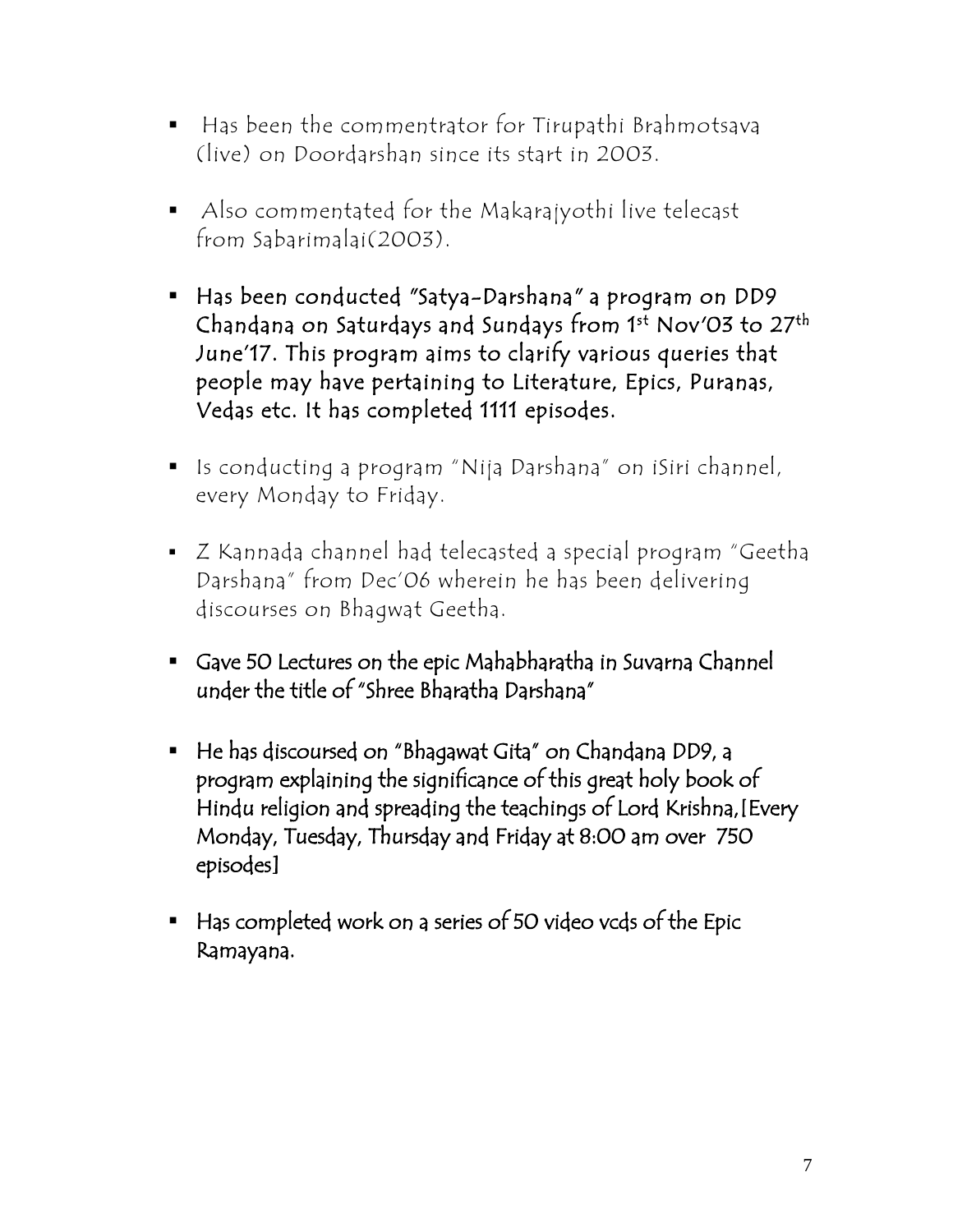# LECTURES, SEMINARS & ESSAYS

### 1> REGARDING RELIGIOUS SUBJECTS

#### Ramayana:

Over 500 lectures delivered on different aspects of moral and ethical relevance of various aspects of this great epic.

#### Mahabharatha :

Delivered over 300 lectures on different aspects of Mahabharatha.

#### Shreemad Bhagvad Geeta :

Delivered several lectures on different precepts espoused in Geeta.

For instance : Yoga and the meaning ascribed to and relevance of Sanyasa Yoga.

#### Dvaitha, Advaitha, Visishtaadvaitha :

A Comparitive Study of the birth and the spread of the three main sects of the Bramhin comunnity

#### Kumaravyasa Bharatha :

Epic composed in Kannada. Organised and conducted comparative studies and seminar covering different aspects of current relevance.

Laksmisha's Jaiminibharatha :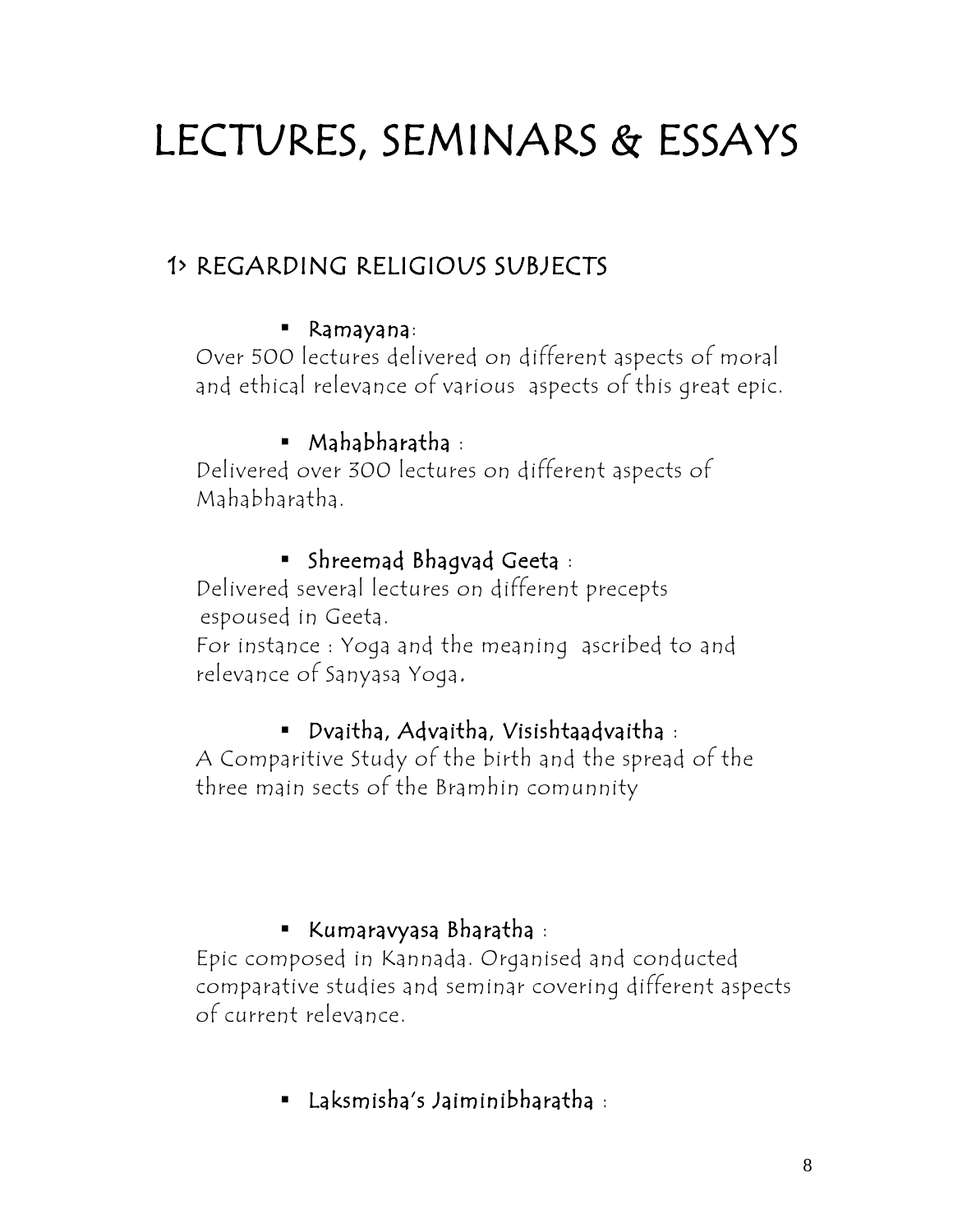Epic, Conducted lectures and seminars on different aspects of current relevance

### Raghavanka's "Harischandra Kavya'':

Delivered analytical lectures on the role of the characters in the epic.

### ■ The Vedas:

A brief overview of the contents of the Vedas. Or at other times, in depth analysis of a certain shloka of significance

### The Upanishads:

Simplifying and spreading the message of the different Upanishads.

#### Devi Bhagawatha:

Seminars describing the mythology of this kavya

### **Family Trees:**

Has conducted intense study and has traced out the entire familu tree of the Raghu Vamsha,Chandra Vamsha with intresting anecdotes about each member.

### Characters:

Seminars on several characters occurring in these epics tracing the complete character mythology with the back story of their origins.Ex: Dattaatreya, Ganesha, Hanumantha, Bheema etc

### Malavikagnimitra'', "Shakunthala'' & " Vikrammorvashiyam''

 Essays and Lectures written /conducted on the plays composed in Sanskrit by the revered poet Kalidasa.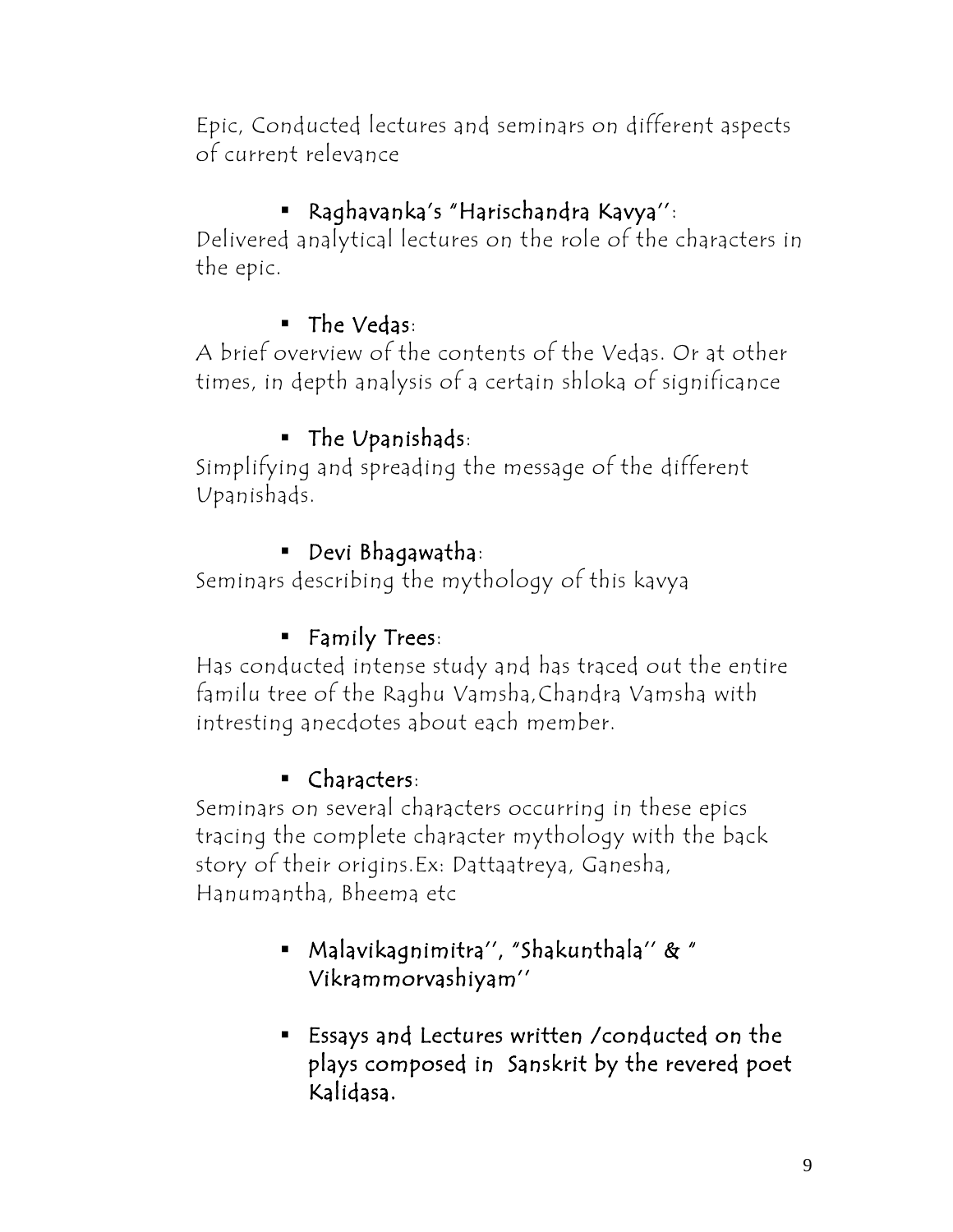- Sage Patanjali's Yogasutras.
- Sage Kanakadasa's "Ramadhanya charitha''. Conducted lectures on relevant aspects of current significance.
- Complete Biographies of all the Gnanapeetha awardees with Criticism of their work
- $\bullet$  Delivered Lecture in 12th Global Gita conference Bangalore 2014
- Was invited to deliver lecture on the occasion of Amrita Mahotsava Jan 2015 of Sri Sadvidya Sanjeevini Samskrita Pathashale Sri Sharada Peetham Sringeri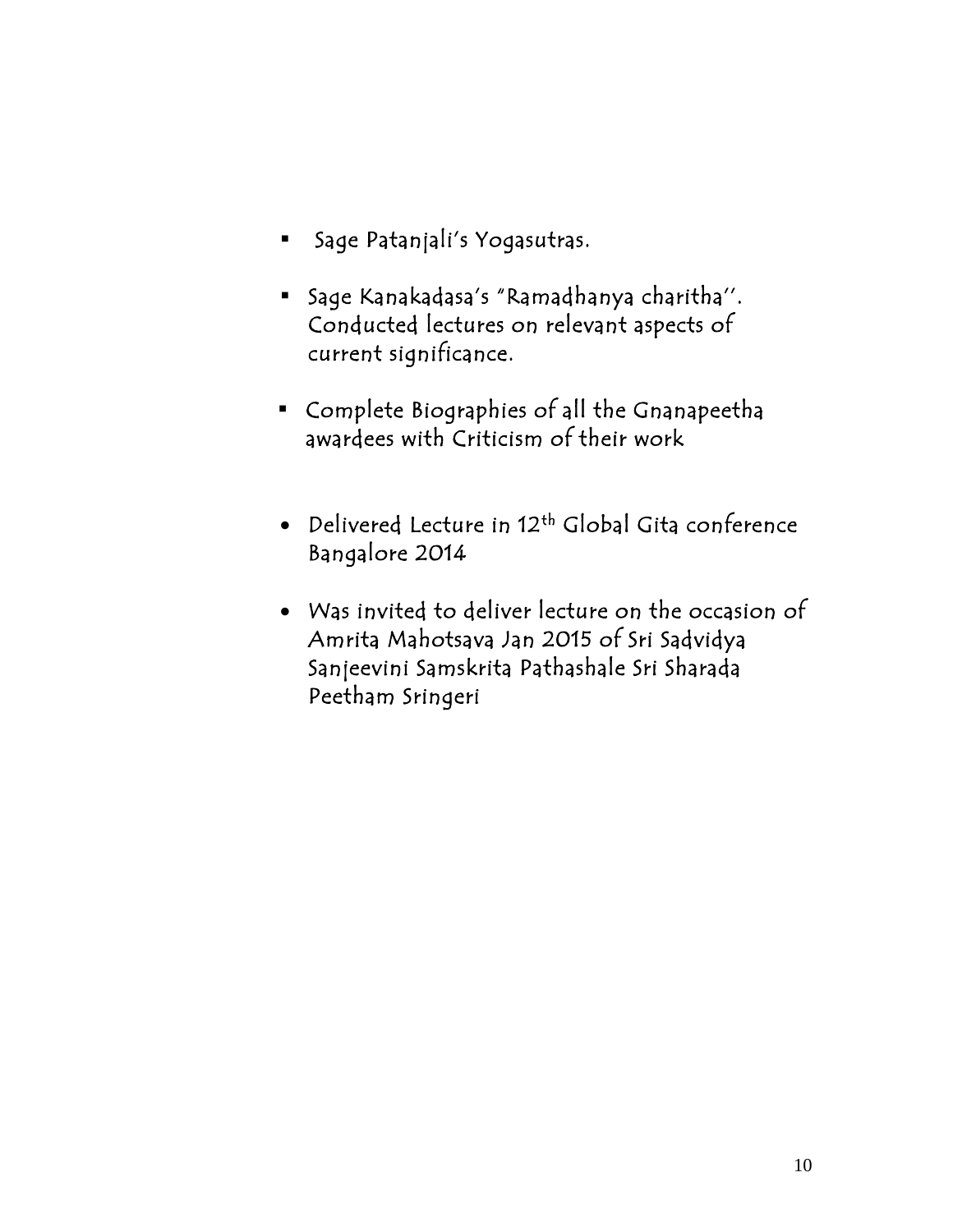### 2> REGARDING SOCIO-ECONOMIC ISSUES

- Conducted Seminar on anti-dowry movement.
- Comparative study made of the systems of marriage under diverse religions.
- Relevance of Gandhian Philosophy in modern times.
- Relevance of the Current Academic knowledge imparted by Education Institutions in present day life.
- Conducted Seminar on comparative study of diverse religions.
- Delivered lectures on different religions Jataka stories of Buddhism. Jain Mahapurana Sidhantha Shikhamani and Prabhulinga Leeley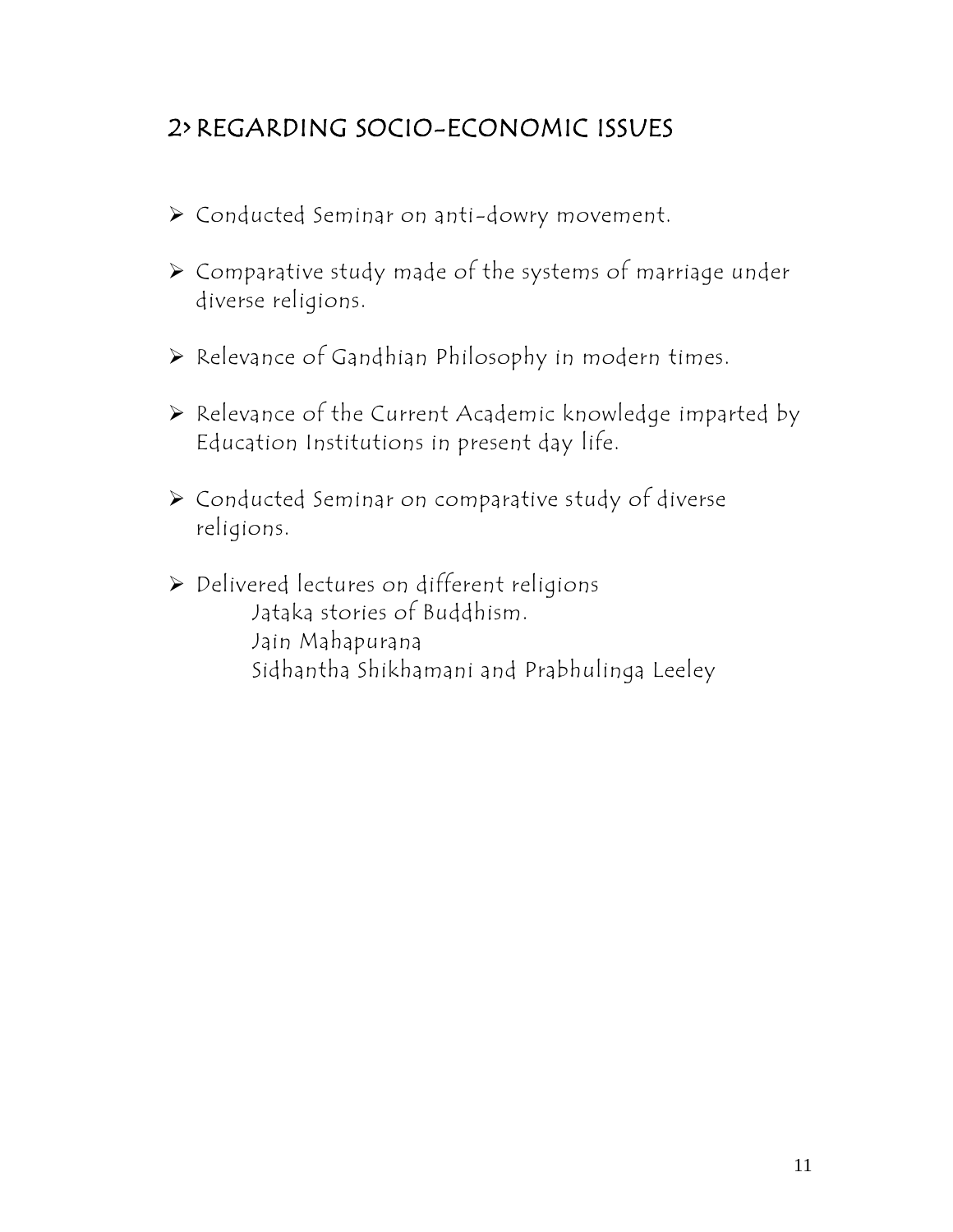# SIGNIFICANT ACHIEVEMENTS

# Did his M.A. and procured a gold Medal fo academic excellence in Indian Poetics and Western Criticism.[1979]

# For four years (1992-96) has conducted a programme "Pragna Pranam'' (Salute to the great knowledgeable), in which stalwarts from different fields are being honoured. In this I have introduced over forty modern "Rishis'' (sages) to the public by giving out their life sketches and describing their wonderful achievements through the felicitation speeches.

# Contributed an article " Saasira samvtsaradha Kannada dindima " to the souvenir " Darshana " , published during World Kannada conference AKKA – 2000 at Houston , Texas , US .

# Submitted a paper ' VEDA MANTRAVA NUTHISE , AAGAMADHA SUDHE UDISE ' to the seminar conducted by Spiritual and Veda Agama Sudha at Loudonville , New York , US . on 10<sup>th</sup> of September 2000 .

# Translated the Bhagwat Gita from Sanskrit to Kannada Verses

# Completed his L.L.B and became one of the first persons to graduate from the Bar Council by writing the Exam in Kannada

# Conducted the program Satya Darshana on Chandana Channel which went on to become the longest running government funded show with only one Expert in the History of the Channel. It has Currently completed over 1000 Episodes.

# Delivered a series of lectures on Jnanapeetha award winners personalities and their writings under the banner of Samskritik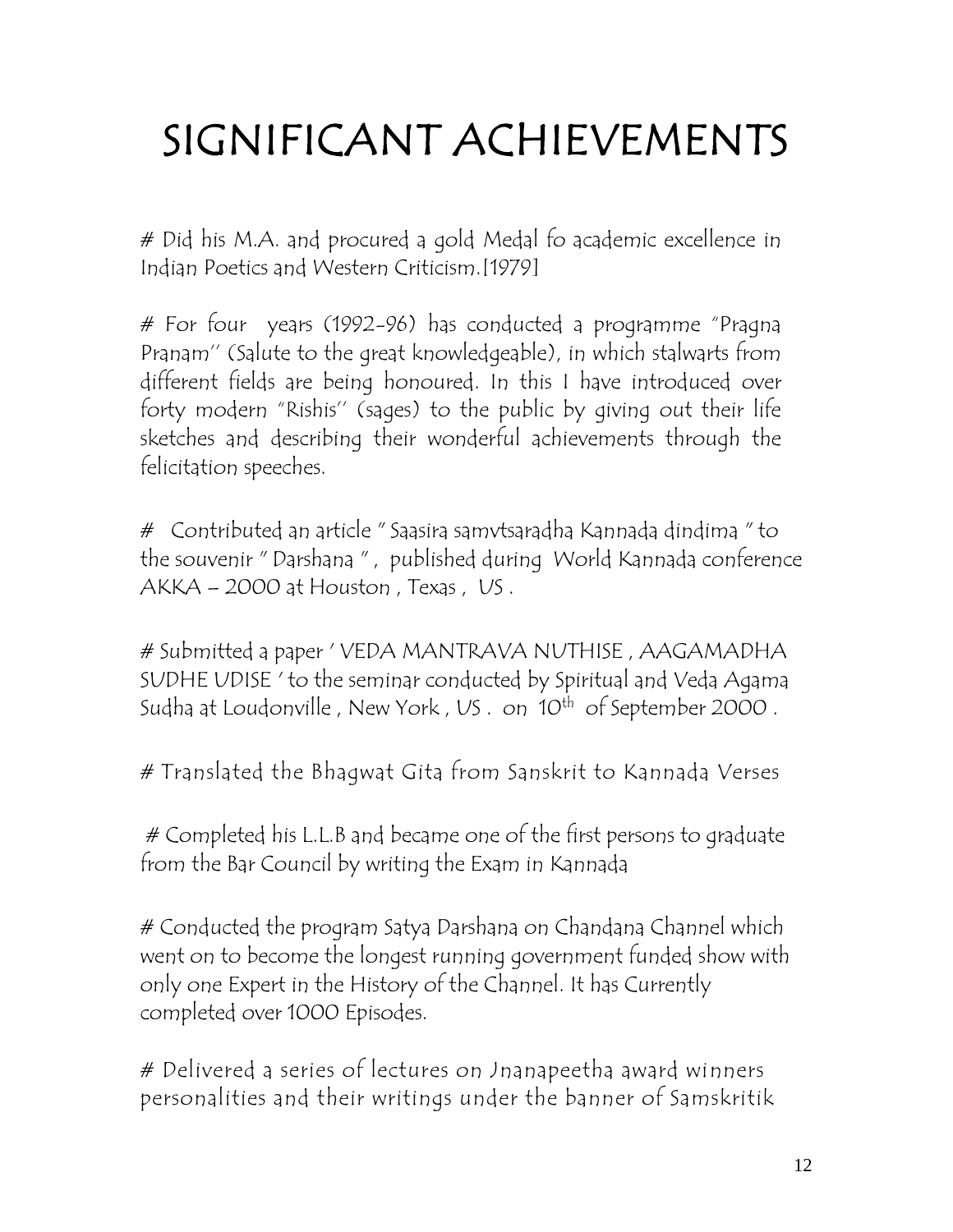pratishthana in Kannada Sahitya Parishat Bangalore.(Jan- $Feb'04)$ 

# Was invited to Bangalore district Kannada Sahitya Parishad's 4 th Kannada Sahitya Sammelana to deliver a special lecture on Kannada Culture( 14th Feb 2004).

# Was selected as President for Kannada Sahitya Parishad's 4<sup>th</sup> Kannada Sahitya Sammelana at Pavagada which was held on  $4^{\text{th}}$  and  $5^{\text{th}}$  of March 2004.

# Received a Golden chain in appreciation of his lectures organized by Marikaamba Temple Board Sirsi.

# Received " Chunchushree Prashsthi" honour from Adi Chunchungiri Matha swamy Sri Sri BalaGangadharanath Swamyji in Sept' 2006 for his contribution to Kannada Literature.

# Spoke on Hindu religion in the SarvaDharma Sammelana held at Dharmasthala in Nov'2006 on invitation by Dr Veerendra Hegde, Dharmadhikari of Dharmasthala.

# Received ARYABHATTA Prashasty in 2007.

# Received SAGARA Prashasty in 2011

# Was confered Doctorate of Literature by Tumukur University on Honorary causa on 11/11/11

# Was conferred a second Doctorate of Literature by Mysore University on Honorary causa on 7/4/12

# Felicited with "Vyasa Prashasti 2014" in Bangalore